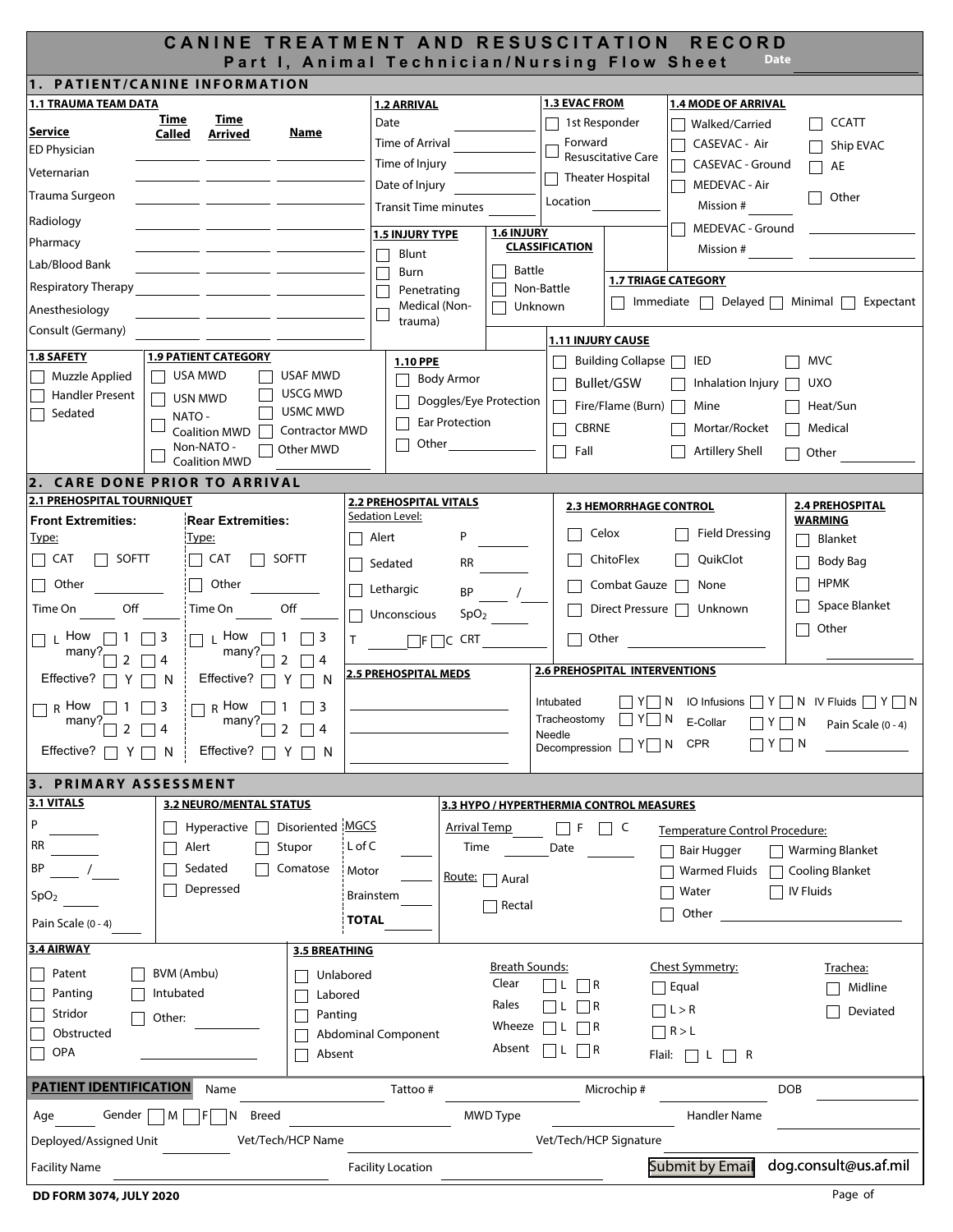| CANINE TREATMENT AND RESUSCITATION<br><b>RECORD</b><br>Date<br>Part I, Animal Technician/Nursing Flow Sheet                                                                     |                                                                                                                                                            |                                                                                                                                     |                                                                                                                      |                                                                                                                                                                                      |  |  |  |  |
|---------------------------------------------------------------------------------------------------------------------------------------------------------------------------------|------------------------------------------------------------------------------------------------------------------------------------------------------------|-------------------------------------------------------------------------------------------------------------------------------------|----------------------------------------------------------------------------------------------------------------------|--------------------------------------------------------------------------------------------------------------------------------------------------------------------------------------|--|--|--|--|
| 3. PRIMARY ASSESSMENT (CONT.)                                                                                                                                                   |                                                                                                                                                            |                                                                                                                                     |                                                                                                                      |                                                                                                                                                                                      |  |  |  |  |
| 3.6 NOTES                                                                                                                                                                       |                                                                                                                                                            | <b>3.7 CIRCULATION</b><br>Mucus Membrane<br>$\Box$ Hot<br>$\Box$ Warm<br>$\Box$ Pink<br>$\Box$ Pale<br><b>■</b> Moist<br>$\Box$ Dry | <b>Heart Sounds</b><br><b>CRT</b><br>$\Box$ < 2 s<br>$\Box$ Cool<br>Clear<br>$\Box$<br>Muffled<br>$\Box \geq 2$ s    |                                                                                                                                                                                      |  |  |  |  |
|                                                                                                                                                                                 |                                                                                                                                                            |                                                                                                                                     | $\Box$ Cyanotic<br>$\Box$ Brick Red                                                                                  |                                                                                                                                                                                      |  |  |  |  |
| 4. SECONDARY SURVEY                                                                                                                                                             |                                                                                                                                                            |                                                                                                                                     |                                                                                                                      |                                                                                                                                                                                      |  |  |  |  |
| 4.1 HEAD / NECK ENT<br>Drainage:                                                                                                                                                | 4.2 HEART<br><b>Rhythm</b>                                                                                                                                 | <b>4.3 ABDOMINAL</b><br>Open Wound                                                                                                  | <b>4.4 EXTREMITIES</b><br>Deformities Pulses Present                                                                 | Motor<br>Sensory                                                                                                                                                                     |  |  |  |  |
| Nasal (Color)                                                                                                                                                                   | <b>NSR</b><br>PEA<br>$\mathsf{L}$                                                                                                                          | Flat                                                                                                                                | □ LF                                                                                                                 | $\vert$   N<br>$\mathsf{I}$ Y<br>IY.<br>$\vert$ $\vert$ N                                                                                                                            |  |  |  |  |
| Ear (Color)<br>Dental Injury<br>$\vert$   N<br>Y                                                                                                                                | Tachy<br><b>Brady</b><br>$\mathsf{L}$<br>V-fib<br>V-tach<br>Asystole<br>$\Box$                                                                             | Distended<br>Rigid<br>Bruising                                                                                                      | RF<br>LR<br>RR                                                                                                       | Y<br>$\vert$ $\vert$ N<br>N<br>Y<br>⊟ Y<br>    N<br>IN.<br>$\Box$ Y<br>  7Y<br>$\vert \ \vert N$<br>$\vert$ $\vert$ N<br>Pulses Present: indicate S=Strong W=Weak D=Doppler A=Absent |  |  |  |  |
| <b>JVD</b><br>$\Box$ Y<br>$ \top$ N                                                                                                                                             | Normal Sinus Arrhythmia                                                                                                                                    | Soft                                                                                                                                | <b>4.5 ALLERGIES</b>                                                                                                 | <b>4.6 CURRENT MEDICATIONS</b>                                                                                                                                                       |  |  |  |  |
| <b>Reactive Pupils</b><br>Left:<br>Right:<br>$\Box$ Y $\Box$ N<br>$\top$ Y<br>$\Box$ N<br>$\Box$ Brisk<br>$\Box$ Brisk<br>Sluggish<br>$\Box$ Sluggish<br>$\Box$ NR<br>$\Box$ NR | Other<br>$\mathsf{L}$<br><b>Pulses</b><br>$S =$ Strong $W =$ Weak<br>$D = Doppler$ $A = Absent$<br>Femoral<br>L<br>R<br>Dorsal Metatarsal<br><b>L</b><br>R | Pain<br>FAST<br>$\Box$ + / $\Box$ -<br>Site<br>DH<br>$\Box$<br>CC<br>SR<br>HR                                                       | Unknown<br><b>NKDA</b><br>$\Box$<br>Other                                                                            | Unknown $\Box$ None<br>Current Meds: (List med, dose, & route)                                                                                                                       |  |  |  |  |
| <b>4.7 MEDICAL HISTORY</b>                                                                                                                                                      |                                                                                                                                                            |                                                                                                                                     |                                                                                                                      |                                                                                                                                                                                      |  |  |  |  |
| <b>4.8 PROCEDURES</b>                                                                                                                                                           |                                                                                                                                                            |                                                                                                                                     |                                                                                                                      |                                                                                                                                                                                      |  |  |  |  |
| Procedure<br>Time                                                                                                                                                               | Size/Type                                                                                                                                                  | <b>Site</b>                                                                                                                         | <b>Performed By</b>                                                                                                  | <b>Results/Notes</b>                                                                                                                                                                 |  |  |  |  |
| $O2$ Therapy<br>Lpm<br>On<br>Off<br>%                                                                                                                                           | $\Box$ Low Flow Blow By<br>$\Box$ High Flow Blow By                                                                                                        | $\Box$ OPA<br>□ Nasal Cannula<br>BVM/(Ambu)                                                                                         |                                                                                                                      |                                                                                                                                                                                      |  |  |  |  |
| ET Intubation<br>Time                                                                                                                                                           | Trach Tube _________ mm                                                                                                                                    | Oral                                                                                                                                | Tracheostomy                                                                                                         | ETCO <sub>2</sub> Change<br><b>BBS Post Intubation</b>                                                                                                                               |  |  |  |  |
| Chest Tube #1                                                                                                                                                                   |                                                                                                                                                            | $\mathsf{L}$                                                                                                                        | $L \Box R$                                                                                                           | Blood (ml)<br>Air                                                                                                                                                                    |  |  |  |  |
| Chest Tube #2<br>Time                                                                                                                                                           |                                                                                                                                                            | $\mathsf{L}$                                                                                                                        | $\Box$ R                                                                                                             | Blood (ml)<br>Air                                                                                                                                                                    |  |  |  |  |
| <b>Needle Decompression</b><br>Time                                                                                                                                             |                                                                                                                                                            | $\Box$ L $\Box$ R                                                                                                                   |                                                                                                                      | Blood (ml)<br>$\Box$ Air                                                                                                                                                             |  |  |  |  |
| Tourniquet                                                                                                                                                                      | Types                                                                                                                                                      | $\Box$<br>$\Box$ LR $\Box$ RR                                                                                                       | $LF \Box RF$                                                                                                         |                                                                                                                                                                                      |  |  |  |  |
| Urinary                                                                                                                                                                         | Color<br>Amount<br>Time $\qquad \qquad \qquad$ $\qquad \qquad$<br>$\overline{\phantom{a}}$ and $\overline{\phantom{a}}$                                    | Foley Size                                                                                                                          |                                                                                                                      |                                                                                                                                                                                      |  |  |  |  |
| Other Procedure<br>Time                                                                                                                                                         | Describe                                                                                                                                                   |                                                                                                                                     |                                                                                                                      |                                                                                                                                                                                      |  |  |  |  |
| Other Procedure                                                                                                                                                                 | Describe<br><b>Time</b>                                                                                                                                    |                                                                                                                                     | <u> 1989 - Johann Stein, mars an deutscher Stein und der Stein und der Stein und der Stein und der Stein und der</u> |                                                                                                                                                                                      |  |  |  |  |
| Other Procedure<br><b>Time</b>                                                                                                                                                  | Describe                                                                                                                                                   |                                                                                                                                     |                                                                                                                      |                                                                                                                                                                                      |  |  |  |  |
| Hemorrhage Control<br>Celox<br>None                                                                                                                                             | Combat Gauze                                                                                                                                               | <b>Field Dressing</b><br>Unknown                                                                                                    | QuikClot<br>ChitoFlex                                                                                                | HemCon<br><b>Direct Pressure</b>                                                                                                                                                     |  |  |  |  |
| <b>PATIENT IDENTIFICATION</b><br>Name                                                                                                                                           |                                                                                                                                                            | Tattoo#                                                                                                                             | Microchip#                                                                                                           | <b>DOB</b>                                                                                                                                                                           |  |  |  |  |
| Gender $\Box$ M $\Box$<br>$F \Box N$<br>Age                                                                                                                                     | Breed                                                                                                                                                      | MWD Type                                                                                                                            |                                                                                                                      | Handler Name                                                                                                                                                                         |  |  |  |  |
| Deployed/Assigned Unit<br><b>Facility Name</b>                                                                                                                                  | Vet/Tech/HCP Name<br><b>Facility Location</b>                                                                                                              |                                                                                                                                     | Vet/Tech/HCP Signature                                                                                               | dog.consult@us.af.mil<br>Submit by Email                                                                                                                                             |  |  |  |  |
|                                                                                                                                                                                 |                                                                                                                                                            |                                                                                                                                     |                                                                                                                      |                                                                                                                                                                                      |  |  |  |  |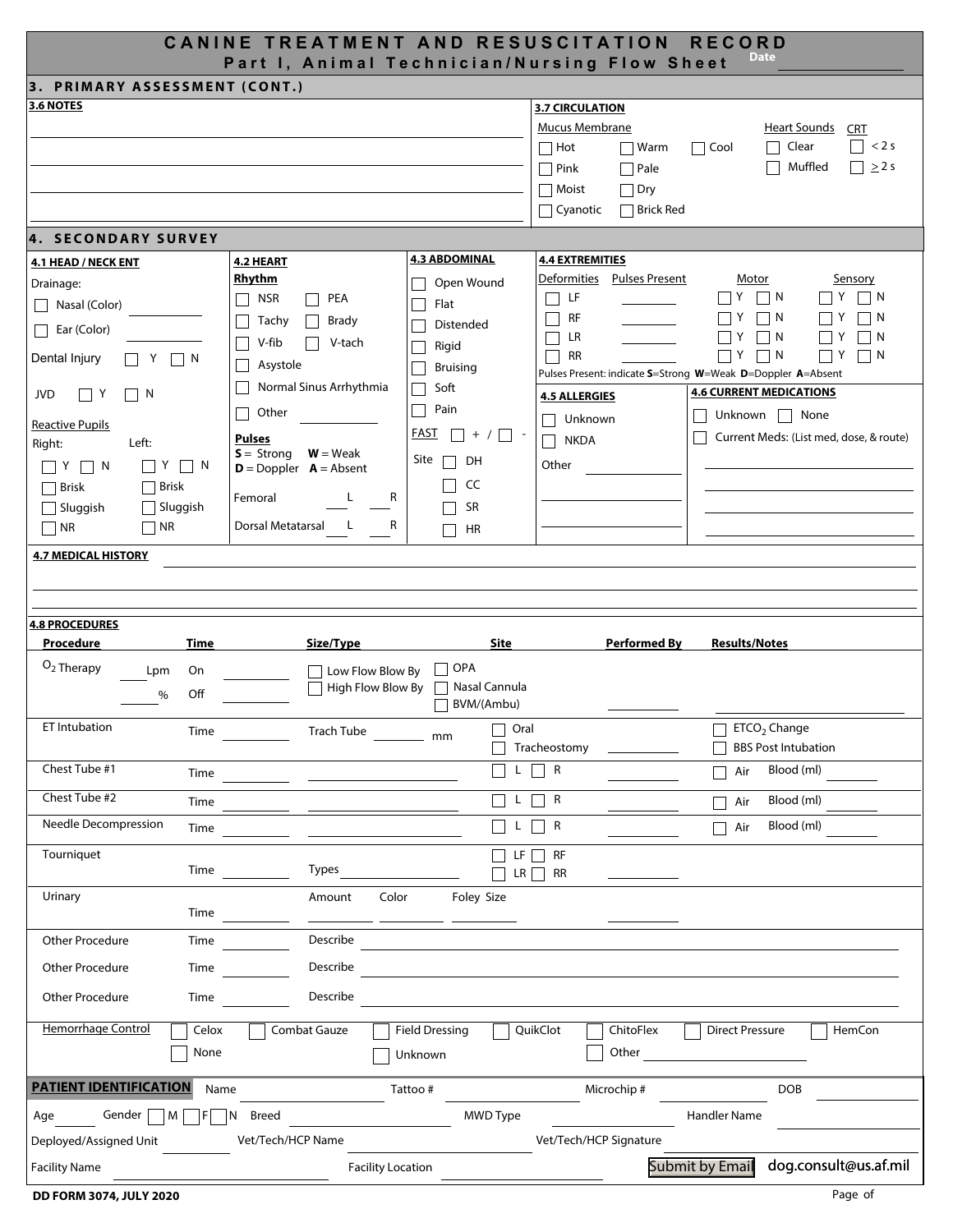|                                                                               | <b>CANINE TREATMENT AND RESUSCITATION</b><br><b>RECORD</b><br><b>Date</b><br>Part I, Animal Technician/Nursing Flow Sheet |  |  |  |  |  |  |  |
|-------------------------------------------------------------------------------|---------------------------------------------------------------------------------------------------------------------------|--|--|--|--|--|--|--|
| 4. SECONDARY SURVEY, continued                                                |                                                                                                                           |  |  |  |  |  |  |  |
| <b>4.9 VENT SETTINGS</b>                                                      | 4.10 INTRAVENOUS/INTRAOSSEOUS ACCESS AND FLUIDS/BLOOD PRODUCTS                                                            |  |  |  |  |  |  |  |
| Time<br><b>Type</b><br>Start Time Rate                                        | IVF Type Amount Up Amount In Stop Time<br>Gauge Site<br>Initials                                                          |  |  |  |  |  |  |  |
| Mode:                                                                         | $\Box$ IV $\Box$ IO                                                                                                       |  |  |  |  |  |  |  |
| FiO <sub>2</sub> :                                                            | $\Box$ IV $\Box$ IO                                                                                                       |  |  |  |  |  |  |  |
| Rate:                                                                         | $\Box$ IV $\Box$ IO                                                                                                       |  |  |  |  |  |  |  |
| PEEP:                                                                         | $\Box$ IV $\Box$ IO                                                                                                       |  |  |  |  |  |  |  |
| TV:                                                                           | $\Box$ IV $\Box$ IO                                                                                                       |  |  |  |  |  |  |  |
| Notes:                                                                        |                                                                                                                           |  |  |  |  |  |  |  |
| <b>4.11 MEDICATIONS</b>                                                       | <b>4.12 LABS</b><br><b>Time</b><br><u>Test</u><br>Time<br><u>Test</u>                                                     |  |  |  |  |  |  |  |
| <b>Start Time</b><br>Drug<br>Dose<br>Site<br>Route                            | <b>Stop Time</b><br>Initials<br>CBC<br><b>INR</b>                                                                         |  |  |  |  |  |  |  |
|                                                                               | Chem7<br>Lactate                                                                                                          |  |  |  |  |  |  |  |
|                                                                               | Chem12<br>U/A                                                                                                             |  |  |  |  |  |  |  |
|                                                                               | H&H<br>Other, specify:                                                                                                    |  |  |  |  |  |  |  |
|                                                                               | ABG/Serial                                                                                                                |  |  |  |  |  |  |  |
|                                                                               | VBG                                                                                                                       |  |  |  |  |  |  |  |
|                                                                               | PT/PTT                                                                                                                    |  |  |  |  |  |  |  |
|                                                                               |                                                                                                                           |  |  |  |  |  |  |  |
| 4.13 CT<br>4.14 X-RAY<br><b>Type</b><br>Time<br><u>Type</u><br>Time           | <b>4.15 Pending Studies</b><br>4.16 Results                                                                               |  |  |  |  |  |  |  |
| Head<br>$\Box$ Head<br>Extremity<br>$\mathbf{I}$                              |                                                                                                                           |  |  |  |  |  |  |  |
| $\Box$ LF<br>Spine<br>Spine                                                   |                                                                                                                           |  |  |  |  |  |  |  |
| RF<br>Chest<br>$\mathsf{L}$<br>Chest                                          |                                                                                                                           |  |  |  |  |  |  |  |
| LR<br>$\blacksquare$<br>Abd<br>$\mathsf{L}$<br>Abd/Pelvis                     |                                                                                                                           |  |  |  |  |  |  |  |
| RR<br>Pelvis<br>$\blacksquare$                                                |                                                                                                                           |  |  |  |  |  |  |  |
| Pan Scan<br><u>Time</u>                                                       |                                                                                                                           |  |  |  |  |  |  |  |
|                                                                               |                                                                                                                           |  |  |  |  |  |  |  |
| <b>4.17 VITAL SIGNS</b>                                                       | <b>4.18 DISPOSITION</b>                                                                                                   |  |  |  |  |  |  |  |
| B <sub>P</sub><br>Time<br>P<br>RR<br>SpO2 Other (ICP) Initials<br><b>Temp</b> | Date:<br>Time:<br>Handler Present: □ Y □ N                                                                                |  |  |  |  |  |  |  |
|                                                                               | <u>RTD</u><br>Full Light Work No Work for<br>Days                                                                         |  |  |  |  |  |  |  |
|                                                                               |                                                                                                                           |  |  |  |  |  |  |  |
|                                                                               | <b>Admit</b><br>$\Box$ ICW<br>$\Box$ Vet Clinic<br>OR<br>ICU                                                              |  |  |  |  |  |  |  |
|                                                                               | Evac to<br>VTF Role 2<br>$\Box$ VTF Role 3<br><b>Facility Name:</b>                                                       |  |  |  |  |  |  |  |
|                                                                               | <b>VMCE</b><br>┓                                                                                                          |  |  |  |  |  |  |  |
|                                                                               | <b>Evac Priority</b><br>Routine<br>$\blacksquare$<br>Priority<br>Urgent                                                   |  |  |  |  |  |  |  |
|                                                                               | <b>Evac Mode</b><br>Ambulatory<br>Gurney/Litter<br>□ Crate/Kennel                                                         |  |  |  |  |  |  |  |
|                                                                               | <b>Evac Transport Vehicle</b>                                                                                             |  |  |  |  |  |  |  |
|                                                                               | MEDEVAC:<br>Rotary Wing<br>$\Box$ Fixed Wing<br>$\Box$ CCATT                                                              |  |  |  |  |  |  |  |
|                                                                               | Ground:<br>$\sqcap$ Ambulance<br>Non-Medical                                                                              |  |  |  |  |  |  |  |
| <b>4.19 NOTES</b>                                                             |                                                                                                                           |  |  |  |  |  |  |  |
|                                                                               |                                                                                                                           |  |  |  |  |  |  |  |
|                                                                               |                                                                                                                           |  |  |  |  |  |  |  |
|                                                                               |                                                                                                                           |  |  |  |  |  |  |  |
| <b>PATIENT IDENTIFICATION</b><br>Name                                         | Tattoo#<br>Microchip#<br><b>DOB</b>                                                                                       |  |  |  |  |  |  |  |
| Breed<br>Gender<br>м<br>Age<br>N                                              | MWD Type<br><b>Handler Name</b>                                                                                           |  |  |  |  |  |  |  |
| Vet/Tech/HCP Name<br>Deployed/Assigned Unit                                   | Vet/Tech/HCP Signature                                                                                                    |  |  |  |  |  |  |  |
|                                                                               | Submit by Email<br>dog.consult@us.af.mil                                                                                  |  |  |  |  |  |  |  |
| <b>Facility Name</b><br><b>Facility Location</b>                              |                                                                                                                           |  |  |  |  |  |  |  |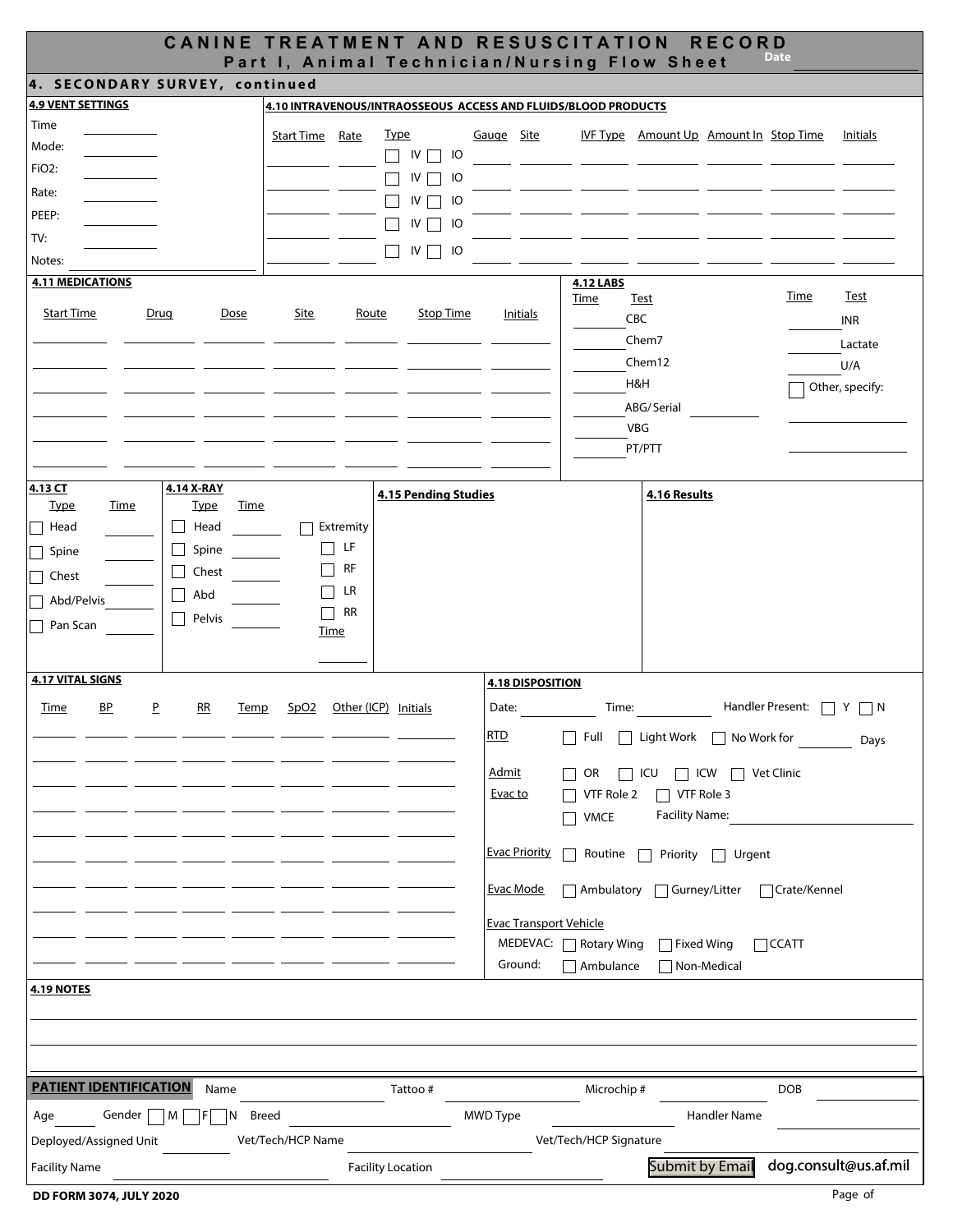|                                                                               | CANINE TREATMENT AND RESUSCITATION RECORD |                                                                |                     |                                                    |                           |                             | <b>Date</b>         |                            |
|-------------------------------------------------------------------------------|-------------------------------------------|----------------------------------------------------------------|---------------------|----------------------------------------------------|---------------------------|-----------------------------|---------------------|----------------------------|
| Part II, Veterinarian/Physician<br>1. HISTORY & PHYSICAL - INJURY DESCRIPTION |                                           |                                                                |                     |                                                    |                           |                             |                     |                            |
| 1.1 ARRIVAL                                                                   | <b>1.2 TRIAGE CATEGORY</b>                | <b>1.4 INJURY DESCRIPTION</b>                                  |                     |                                                    |                           |                             |                     |                            |
| Date                                                                          | Immediate                                 | (AB)rasion                                                     |                     | L                                                  | R                         |                             | R                   | L                          |
| Time of Arrival                                                               | Delayed                                   | (AMP)utation                                                   |                     |                                                    |                           |                             |                     |                            |
|                                                                               | Minimal                                   | (AV)ulsion                                                     |                     |                                                    |                           | <b>CANINE</b>               |                     |                            |
|                                                                               | Expectant                                 | $(BL)$ eeding                                                  |                     |                                                    |                           |                             |                     |                            |
|                                                                               |                                           | (B)urn %TBSA                                                   |                     |                                                    |                           |                             |                     |                            |
|                                                                               |                                           | $(C)$ repitus<br>(D)eformity                                   |                     |                                                    |                           |                             |                     |                            |
| 1.3 CHIEF COMPLAINT, HISTORY AND PRESENTING ILLNESS                           |                                           | (DG)Degloving                                                  |                     |                                                    |                           |                             |                     |                            |
|                                                                               |                                           | $(E)$ cchymosis                                                |                     | <b>DORSAL</b>                                      |                           |                             |                     | <b>VENTRAL</b>             |
|                                                                               |                                           | (FX)Fracture                                                   |                     |                                                    |                           |                             |                     |                            |
|                                                                               |                                           | (F)oreign Body                                                 |                     |                                                    |                           |                             |                     |                            |
|                                                                               |                                           | (GSW)Gun Shot Wound<br>$(H)$ ematoma                           |                     |                                                    |                           |                             |                     |                            |
|                                                                               |                                           | (I)llness (not trauma)                                         |                     |                                                    |                           |                             |                     |                            |
|                                                                               |                                           | (LAC)eration                                                   |                     |                                                    |                           |                             |                     |                            |
|                                                                               |                                           | (PW)Puncture Wound                                             |                     |                                                    |                           |                             |                     |                            |
|                                                                               |                                           | (SW)Stab Wound                                                 |                     |                                                    |                           |                             |                     |                            |
|                                                                               |                                           | $(P)$ ain<br>(PP)Peppering                                     |                     |                                                    |                           |                             |                     |                            |
|                                                                               |                                           |                                                                |                     |                                                    |                           |                             |                     |                            |
|                                                                               |                                           | <b>Pulses Present</b><br>S= Strong W= Weak D= Doppler A=Absent |                     |                                                    |                           |                             |                     |                            |
|                                                                               |                                           |                                                                |                     |                                                    |                           |                             |                     |                            |
| <b>1.5 HISTORY AND PHYSICAL</b>                                               |                                           |                                                                |                     | 1.6 PRE / INITIAL PROCEDURES / DIAGNOSTICS         |                           |                             |                     |                            |
| Head & Neck:                                                                  |                                           |                                                                | Pre / Initial       |                                                    | Pre / Initial             |                             |                     |                            |
|                                                                               |                                           |                                                                |                     | Trach                                              |                           | Cantholysis & Canthotomy    |                     | $ L $ $ R$                 |
|                                                                               |                                           |                                                                |                     | <b>ICP Monitor</b>                                 |                           | <b>Tympanic Membranes</b>   |                     | Rupture [<br>∣R            |
|                                                                               |                                           |                                                                |                     | Eye Injury                                         | 1 R                       |                             |                     | Blood<br>$\vert$ $\vert$ R |
|                                                                               |                                           |                                                                |                     |                                                    |                           |                             |                     |                            |
|                                                                               |                                           |                                                                |                     | Fluorescein                                        | $\Box$<br>$\vert - \vert$ |                             |                     |                            |
| Chest:                                                                        |                                           |                                                                |                     | <b>Needle Decompression</b>                        | $\mathsf{R}$              | Pericardial FAST $\Box$ - / |                     | $\Box$ +                   |
|                                                                               |                                           |                                                                | <b>Output</b>       | Air                                                |                           | Describe                    |                     |                            |
|                                                                               |                                           |                                                                |                     | Blood (ml)                                         |                           | <b>Thoracic FAST</b>        |                     | $+$                        |
|                                                                               |                                           |                                                                |                     | Pericardiocentesis                                 |                           | Site                        | $\vert \vert$ L CTS | $\Box$ RCTS                |
|                                                                               |                                           |                                                                |                     |                                                    |                           |                             |                     |                            |
| Abdomen/Back and Spine:                                                       |                                           |                                                                | DPL                 | Gross Blood: $\Box$ - / $\Box$ + Describe          |                           |                             |                     |                            |
|                                                                               |                                           |                                                                |                     |                                                    |                           |                             |                     |                            |
|                                                                               |                                           |                                                                |                     |                                                    |                           |                             |                     |                            |
|                                                                               |                                           |                                                                |                     |                                                    |                           |                             |                     |                            |
|                                                                               |                                           |                                                                |                     |                                                    |                           |                             |                     |                            |
|                                                                               |                                           |                                                                | <b>Serial AFAST</b> |                                                    | $+$                       | Site $\Box$ DH $\Box$       | $CC$                | SR<br>I HR                 |
| Pelvis:                                                                       |                                           |                                                                |                     |                                                    |                           |                             |                     |                            |
| Stable                                                                        | Unstable                                  |                                                                |                     | Rectal Exam<br>WNL $\Box$                          |                           | Weak/Absent Tone            | Gross Blood:        | $+$<br>$-1$                |
| <b>Front Extremities:</b>                                                     |                                           |                                                                | $\mathbf{I}$        | Closed Reduction $\Box$ EXT Fixation $\Box$ Splint |                           |                             |                     | <b>Wound Washout</b>       |
|                                                                               |                                           |                                                                |                     | Tourniquet                                         | #                         | $R$ #                       |                     |                            |
| <b>Rear Extremities:</b>                                                      |                                           |                                                                |                     | Closed Reduction $\Box$ EXT Fixation $\Box$        |                           | Splint                      |                     | <b>Wound Washout</b>       |
|                                                                               |                                           |                                                                |                     |                                                    |                           |                             |                     |                            |
|                                                                               |                                           |                                                                |                     | Tourniquet                                         |                           | $R$ #                       |                     |                            |
| Interventions Prior to Arrival:                                               |                                           |                                                                | $\Box$ Sedated      |                                                    | $\Box$ Hypertonic Saline  | $\Box$ Mannitol             |                     | Seizure Protocol           |
|                                                                               |                                           |                                                                |                     | Central Line Loc                                   |                           | Site                        |                     |                            |
|                                                                               |                                           |                                                                | IO/IV               | Loc                                                |                           | Site                        |                     |                            |
| <b>PATIENT IDENTIFICATION</b><br>Name                                         |                                           | Tattoo#                                                        |                     |                                                    | Microchip#                |                             | <b>DOB</b>          |                            |
| Gender   M<br>F<br>Age<br>IN                                                  | Breed                                     |                                                                | MWD Type            |                                                    |                           | Handler Name                |                     |                            |
| Deployed/Assigned Unit                                                        | Vet/Tech/HCP Name                         |                                                                |                     | Vet/Tech/HCP Signature                             |                           |                             |                     |                            |
| <b>Facility Name</b>                                                          |                                           | <b>Facility Location</b>                                       |                     |                                                    |                           | Submit by Email             |                     | dog.consult@us.af.mil      |
|                                                                               |                                           |                                                                |                     |                                                    |                           |                             |                     |                            |

DD FORM 3074, JULY 2020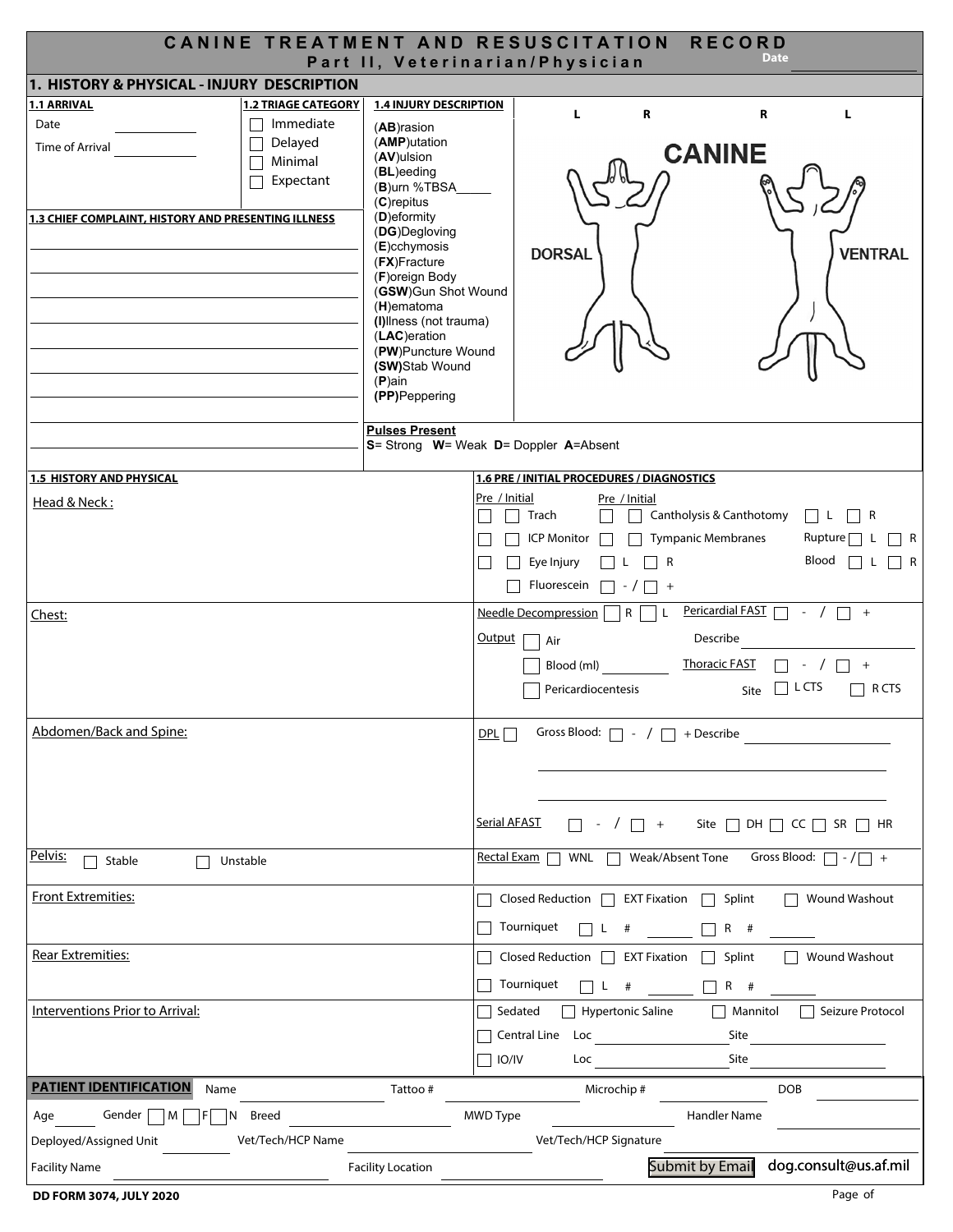|                                                                                              |                         |                                    |                                                       |            | CANINE TREATMENT AND RESUSCITATION                        | <b>RECORD</b>                           | <b>Date</b>    |
|----------------------------------------------------------------------------------------------|-------------------------|------------------------------------|-------------------------------------------------------|------------|-----------------------------------------------------------|-----------------------------------------|----------------|
| 1.7 PUPILS / VISION                                                                          |                         |                                    |                                                       |            | Part II, Veterinarian/Physician<br><b>1.9 EXTREMITIES</b> |                                         |                |
|                                                                                              |                         |                                    | Brisk □L □R Sluggish □L □R NR □L □R Hand Motion □L □R |            |                                                           | Motor<br>Sensory                        | <b>ROM</b>     |
| Light Perception $\Box$ L $\Box$ R                                                           |                         |                                    | No Light Perception $\Box L \Box R$                   |            | LF<br>$^{+}$                                              |                                         |                |
| Aniscoria                                                                                    | $\Box L > R \Box R > L$ |                                    |                                                       |            | RF<br>$^{+}$                                              |                                         |                |
| <b>1.8 BURN</b>                                                                              |                         |                                    | Cause                                                 |            | LR                                                        |                                         |                |
| Super<br>$\Box$<br>Super PT                                                                  | Deep PT<br>Full         | %TBSA                              |                                                       |            | RR                                                        |                                         |                |
| <b>2. LABORATORY RESULTS</b>                                                                 |                         |                                    |                                                       |            |                                                           |                                         |                |
| 2.1 CBC                                                                                      |                         | <b>2.2 CHEMISTRY 7/12</b>          |                                                       |            | <b>2.3 COAG</b>                                           | 2.5 VBG/ABG                             | 2.6 URINALYSIS |
| <b>WBC</b>                                                                                   |                         | Na                                 | Gluc                                                  | TProtein   | PT                                                        | VBG<br>ABC                              | SpGr           |
| <b>RBC</b>                                                                                   |                         | Κ                                  | <b>BUN</b>                                            | ALT        | PTT                                                       | pH                                      | pH             |
| <b>HGB</b>                                                                                   |                         | CI                                 | Crea                                                  | AST        | INR                                                       | PaO <sub>2</sub>                        | LEU            |
|                                                                                              |                         |                                    | Albumin                                               | <b>ALP</b> |                                                           | PaCO <sub>2</sub>                       | <b>PRO</b>     |
| HCT                                                                                          |                         | Ca                                 |                                                       |            | 2.4 Blood Type                                            | HCO <sub>3</sub>                        | GLU            |
| PLT                                                                                          |                         | CO <sub>2</sub>                    | TBili                                                 | Lactate    |                                                           | SaO <sub>2</sub>                        | KET            |
| 2.7 OTHER LABS                                                                               |                         |                                    |                                                       |            |                                                           |                                         | <b>UBG</b>     |
|                                                                                              |                         |                                    |                                                       |            |                                                           |                                         | BIL            |
|                                                                                              |                         |                                    |                                                       |            |                                                           |                                         | <b>HGB</b>     |
| 3. X-RAYS and CT                                                                             |                         |                                    |                                                       |            |                                                           |                                         |                |
| 3.1 CT OBTAINED                                                                              | 3.2 X-RAYS OBTAINED     |                                    | <b>3.4 PENDING STUDIES</b>                            |            |                                                           | 3.5 RESULTS (include TEG/Rotem results) |                |
|                                                                                              | Head                    | Extremity                          |                                                       |            |                                                           |                                         |                |
| Head<br>Spine                                                                                | Spine                   | LF                                 |                                                       |            |                                                           |                                         |                |
| Chest                                                                                        | Chest                   | <b>RF</b>                          |                                                       |            |                                                           |                                         |                |
| Abd/Pelvis                                                                                   | Abd<br>Pelvis           | LR<br><b>RR</b>                    |                                                       |            |                                                           |                                         |                |
| Pan Scan*<br>* Select Pan Scan                                                               | Other                   |                                    |                                                       |            |                                                           |                                         |                |
| only if all of the                                                                           | Other                   |                                    |                                                       |            |                                                           |                                         |                |
| above requested                                                                              | Other                   |                                    |                                                       |            |                                                           |                                         |                |
| 3.3 Foreign Body                                                                             |                         |                                    |                                                       |            |                                                           |                                         |                |
| Projectile                                                                                   | Shrapnel                | Debris                             |                                                       |            |                                                           |                                         |                |
| <b>Incendiary Device</b>                                                                     |                         | <b>Bones</b>                       |                                                       |            |                                                           |                                         |                |
| Other:<br>$\Box$                                                                             |                         |                                    |                                                       |            |                                                           |                                         |                |
| 4. IMPRESSION/ASSESSMENT                                                                     |                         |                                    |                                                       |            |                                                           |                                         |                |
| 4.1 Severity                                                                                 |                         | 4.2 Impression/Assessment Comments |                                                       |            |                                                           |                                         |                |
| Critical<br>$\overline{\phantom{a}}$                                                         |                         |                                    |                                                       |            |                                                           |                                         |                |
| Severe                                                                                       |                         |                                    |                                                       |            |                                                           |                                         |                |
| Moderate                                                                                     |                         |                                    |                                                       |            |                                                           |                                         |                |
| Mild<br>$\Box$                                                                               |                         |                                    |                                                       |            |                                                           |                                         |                |
|                                                                                              |                         |                                    |                                                       |            |                                                           |                                         |                |
| <b>5. DIAGNOSES</b>                                                                          |                         |                                    |                                                       |            |                                                           |                                         |                |
| 1.                                                                                           |                         |                                    |                                                       |            | 7.                                                        |                                         |                |
| 2.                                                                                           |                         |                                    |                                                       |            | 8.                                                        |                                         |                |
|                                                                                              |                         |                                    |                                                       |            |                                                           |                                         |                |
| 3.                                                                                           |                         |                                    |                                                       |            | 9.                                                        |                                         |                |
| 4.                                                                                           |                         |                                    |                                                       |            | 10.                                                       |                                         |                |
| 5.                                                                                           |                         |                                    |                                                       |            | 11.                                                       |                                         |                |
| 6.                                                                                           |                         |                                    |                                                       |            | 12.                                                       |                                         |                |
| <b>PATIENT IDENTIFICATION</b>                                                                |                         | Name                               |                                                       | Tattoo#    |                                                           | Microchip#                              | <b>DOB</b>     |
|                                                                                              | M                       | IN.<br>F                           |                                                       |            |                                                           | Handler Name                            |                |
| Gender<br>MWD Type<br>Breed<br>Age<br>Vet/Tech/HCP Signature                                 |                         |                                    |                                                       |            |                                                           |                                         |                |
| Deployed/Assigned Unit                                                                       |                         |                                    | Vet/Tech/HCP Name                                     |            |                                                           |                                         |                |
| Submit by Email<br>dog.consult@us.af.mil<br><b>Facility Name</b><br><b>Facility Location</b> |                         |                                    |                                                       |            |                                                           |                                         |                |